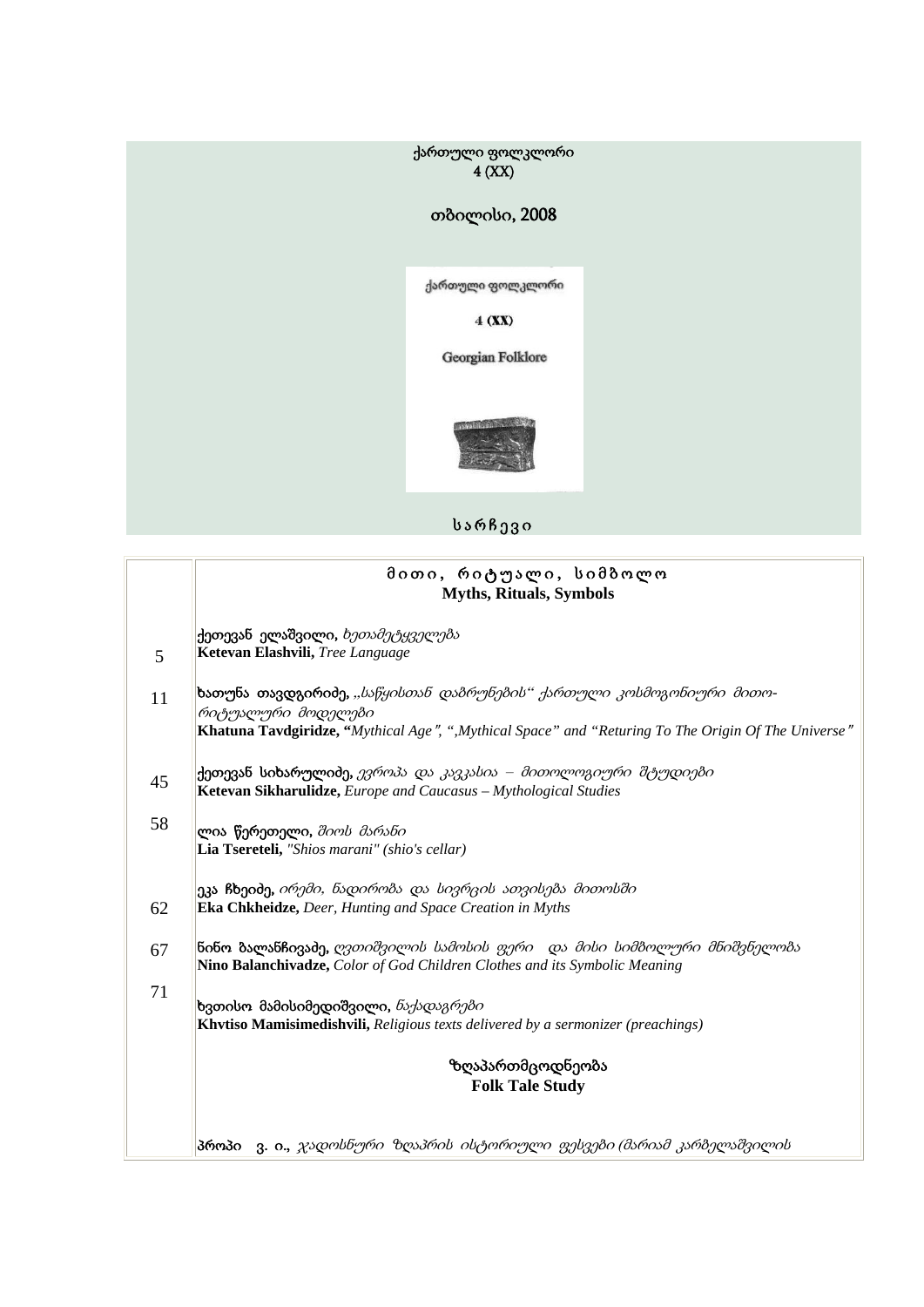| 80  | თარგმანი )                                                                                                                                                              |
|-----|-------------------------------------------------------------------------------------------------------------------------------------------------------------------------|
| 146 | <b>Propp V., Historical Roots of the Fairy Tales (Translation by Mariam Karbelashvili)</b>                                                                              |
|     | რუსუდან ჩოლოყაშვილი, <i>წარმართული ღვთაებების კვალი აფხაზურ ზღაპრებში</i><br>Rusudan Cholokashvili, Traces of Pagan Deities in Abkhazian Fairy Tales                    |
| 151 | დალილა ბედიანიძე, ქართულ-გერმანული ფოლკლორული პარალელებიდან<br>Dalila Bedianidze, From Georgian - German Folk Paralels                                                  |
| 159 | ფოლკლორი და ლიტერატურა<br><b>Folklore and Literature</b>                                                                                                                |
|     |                                                                                                                                                                         |
|     | <b>ნესტან რატიანი,</b> <i>ორი ფოლკლორული მოტივი "ვეფხისტყაოსანში"</i><br>Nestan Ratiani, Two Motives from Folk-lore in "The Knight in the Panther Skin"                 |
| 167 | თეიმურაზ ქურდოვანიძე, რწმენა – რიტუალი – ლეგენდა – მოთხრობა ("სამშენებლო<br>მსხვერპლი")                                                                                 |
| 180 | <b>Teimuraz</b> Kurdovanidze, Belief - Ritual – Legend – Story ("Offering for building")                                                                                |
|     | <b>თამარ ხვედელიანი,</b> " <i>მის გამო კოცნა მომინდა" (მბობა ტარიელისაგან ლომ-ვეფხვის</i><br>დახოცვისა)                                                                 |
| 188 | Tamar Khvedeliani, And for her I strpove to caress her (Tariel tells of the killing of the Lion and the<br>Panther)                                                     |
|     | <b>ირმა ყველაშვილი,</b> გ <i>ოდერძი ჩოხელის მოთხრობის "წერილი ნაძვებს" მითოსურ-</i><br>ფოლკლორული პლასტები                                                              |
| 193 | Irma Kvelashvili, Mythic-folklore layers in G. Chokheli short story "Letter to a Fir-tree"                                                                              |
| 200 | <b>ლალი თიბილაშვილი,</b> <i>მითი და რიტუალი (შიო არაგვისპირელის მხატვრული პროზის</i><br>მიხედვით)                                                                       |
| 210 | Lali Tibilashvili, Myth and Ritual (According to Shio Aragvispireli's fiction)                                                                                          |
| 216 | მანანა კვატაია, თაურმცენარის პარადიგმიდან მარადიული დამრუნების იდეამდე<br>Manana Kvataia, From the Paradigm of Primordial Plant to the Idea of Eternal Returning        |
|     | ტრისტან მახაური, ვაჟა-ფშაველას პოემა "და <i>ჭრილი ვეფხვი" და სამონადირეო მითოსი</i><br>Tristan Makhauri, Vazha-Pshavela's poem "A wounded tiger" and a hunting myth     |
| 230 | <mark>მანანა კაკაბაძე,</mark> <i>ქართული ფოლკლორისა და ევროპული რომანტიზმის ტიპოლოგიური</i>                                                                             |
|     | ასპექტები<br>Manana Kakabadze, Typological Aspects of Georgian Folklore and European Romanticism                                                                        |
| 236 | <b>ნინო სოზაშვილი,</b> <i>ფოლკლორული ასპექტები სანდრო შანშიაშვილის დრამაში "ლატავრა"</i><br>Nino Sozashvili, Folk-lore aspects in Sandro Shanshiashvili drama "Latavra" |
|     | ეპოსი                                                                                                                                                                   |
|     | <b>Epos</b>                                                                                                                                                             |
| 258 | <b>თემურ ჯაგოდნიშვილი</b> ხალხ <i>ური ეპოსის კვლევის კონცეპტუალური მოდელები</i>                                                                                         |